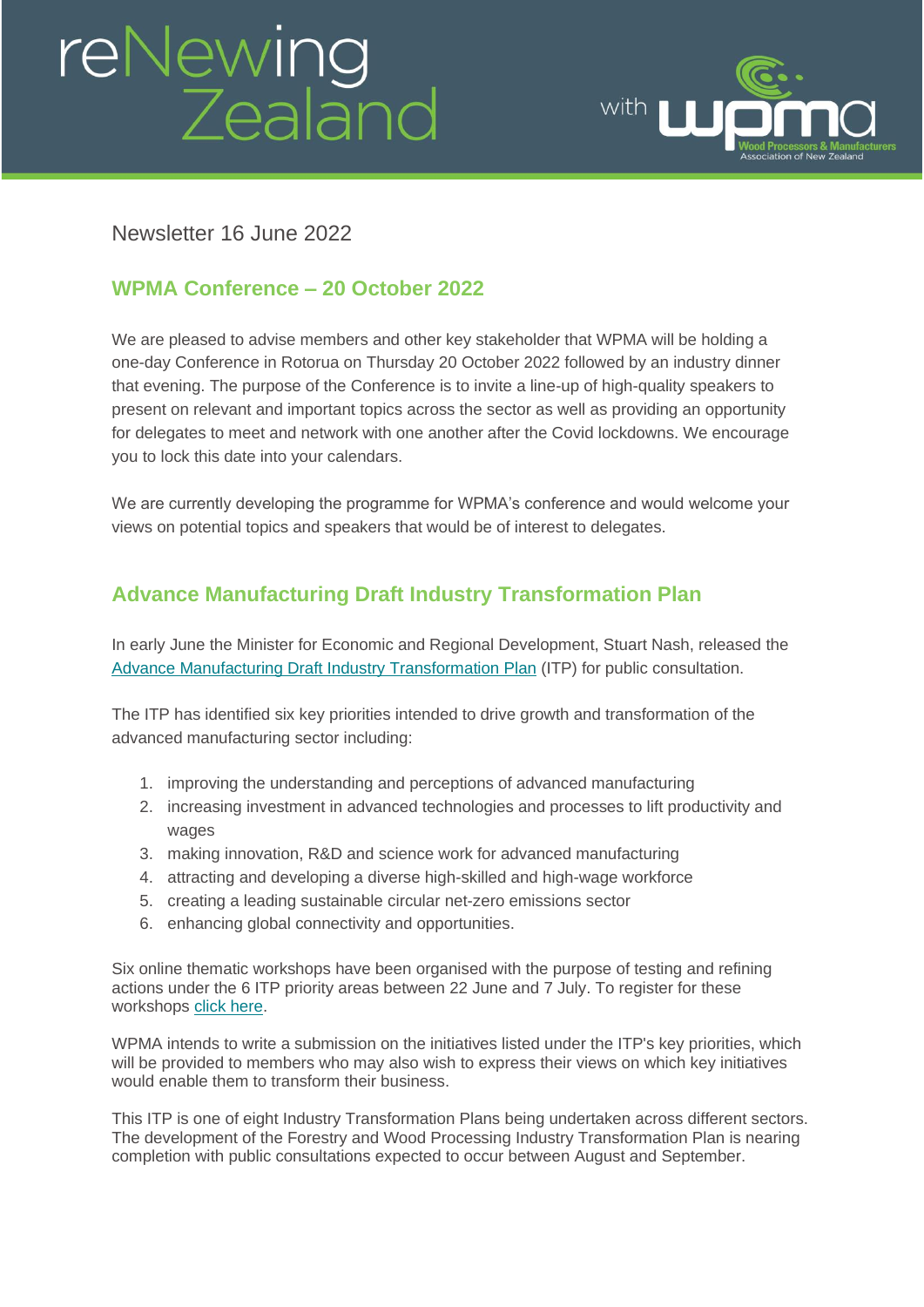#### *Arhopalus ferus* **flight season status**

In case you missed it the 2021/2022 *Arhopalus ferus* flight season closed for all New Zealand ports on the 26<sup>th</sup> April 2022.

Consignments loaded after this time are not subject to the *Arhopalus ferus* flight season requirements. Monitoring for *Arhopalus ferus* continued for two weeks until 10 May 2022, but this has subsequently stopped, marking the end of monitoring for this season.

If you require further clarification, please contact your Independent Verification Agency (IVA) in the first instance. More information is available [here](https://www.mpi.govt.nz/export/export-requirements/icpr-importing-countries-phytosanitary-requirements/forestry-icprs/australia/?utm_source=notification-email#arh)

#### **Primary exports hit \$50 billion for the first time**

Last week MPI presented its [Situation and Outlook for Primary Industries](https://www.mpi.govt.nz/dmsdocument/51754-Situation-and-Outlook-for-Primary-Industries-SOPI-June-2022) (SOPI) for June 2022. The report notes that the export revenue from New Zealand's food and fibre sector is expected to reach a record \$52.2 billion in the year to 30 June 2022, up from \$47,741 billion on the previous year.

In respect of New Zealand's forestry export revenue this is forecast to decrease to \$6.2 billion for the year to 30 June 2022, down 4 percent from the previous year on the back of slowing production. The contributing factor is expected decrease in log export volumes by 15 percent to \$3.4 billion, while domestic processed consumption volumes are expected to increase 12 percent to \$2.85 billion in the year to 30 June 2022. With high shipping prices and ongoing supply chain disruptions, the report notes that New Zealand's export outlook remains uncertain.

Log harvest volumes are set to be 34.4 million cubic metres in the year to 30 June 2022, down 10 percent from a record 37.7 million cubic metres last year, with roundwood available for harvest is expected to remain at historically high levels over the forecast period.

Domestic processed and consumed volumes converted into cubic metres of roundwood is expected to increase 12 percent in the year to 30 June 2022. Domestic consumption of wood products has been supported by low interest rates and historically high home building consents. In the year ended March 2022, new dwelling consents were up 24 percent from the year ended March 2021.

The report notes that rising interest rates are forecast to lower investment in the construction and property sector. Price increases, wage increases and supply issues for complementary materials are contributing to cost increases, and projects are taking longer to complete. Domestic demand for wood products is expected to remain strong in the short term as the high levels of new projects take time to complete. In the medium term, domestic demand is expected to slow as the construction sector sees decreased investment.

### **Forests (Legal Harvest Assurance) Amendment Bill**

The [Forests \(Legal Harvest Assurance\) Amendment Bill](https://www.legislation.govt.nz/bill/government/2022/0118/latest/whole.html#LMS510359) has had its first reading in Parliament. The Bill's intended purpose is to establish a new regulatory system for providing legal harvest assurance for the forestry and wood-processing sector that at will:

• assist in the prevention of international trade in illegally harvested timber; and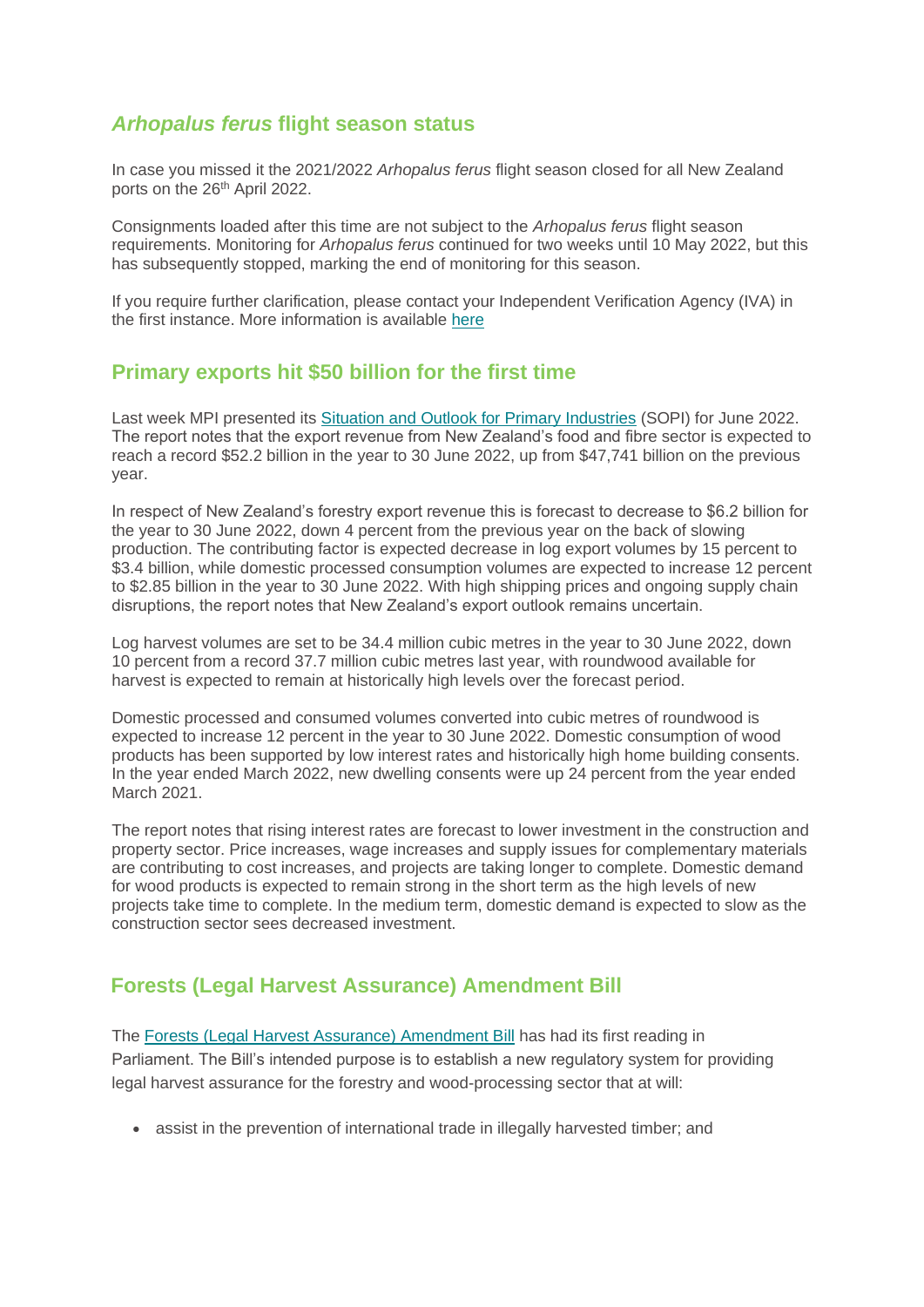- strengthen the international reputation of the New Zealand forestry and woodprocessing sector; and
- safeguard and enhance market access for New Zealand forestry exports; and
- reduce the risk that timber imported into New Zealand is sourced from illegally harvested timber.

As part of the proposed legal harvest system, timber importers, exporters, log traders and primary processors will be required to register and establish due diligence systems to demonstrate that the timber they have obtained has been legally harvested above specified thresholds (eg. above low volume activity of 2,000M3/year).

A registered exporter will be able to apply to MPI for an exporter statement to assist with market access that states, among other things, they are registered for legal harvest and are complying with any export requirements.

The Bill provides for recognition of private certification schemes (FSC and PEFC) in the due diligence system in minimising the risk of the person dealing in any timber that is not legally harvested.



# **SCION: Redwoods could outperform pine for sequestering carbon in some parts of NZ**

Lead author, Dr Watt, who is a Principal Scientist at Scion, says "Growth rates of redwood